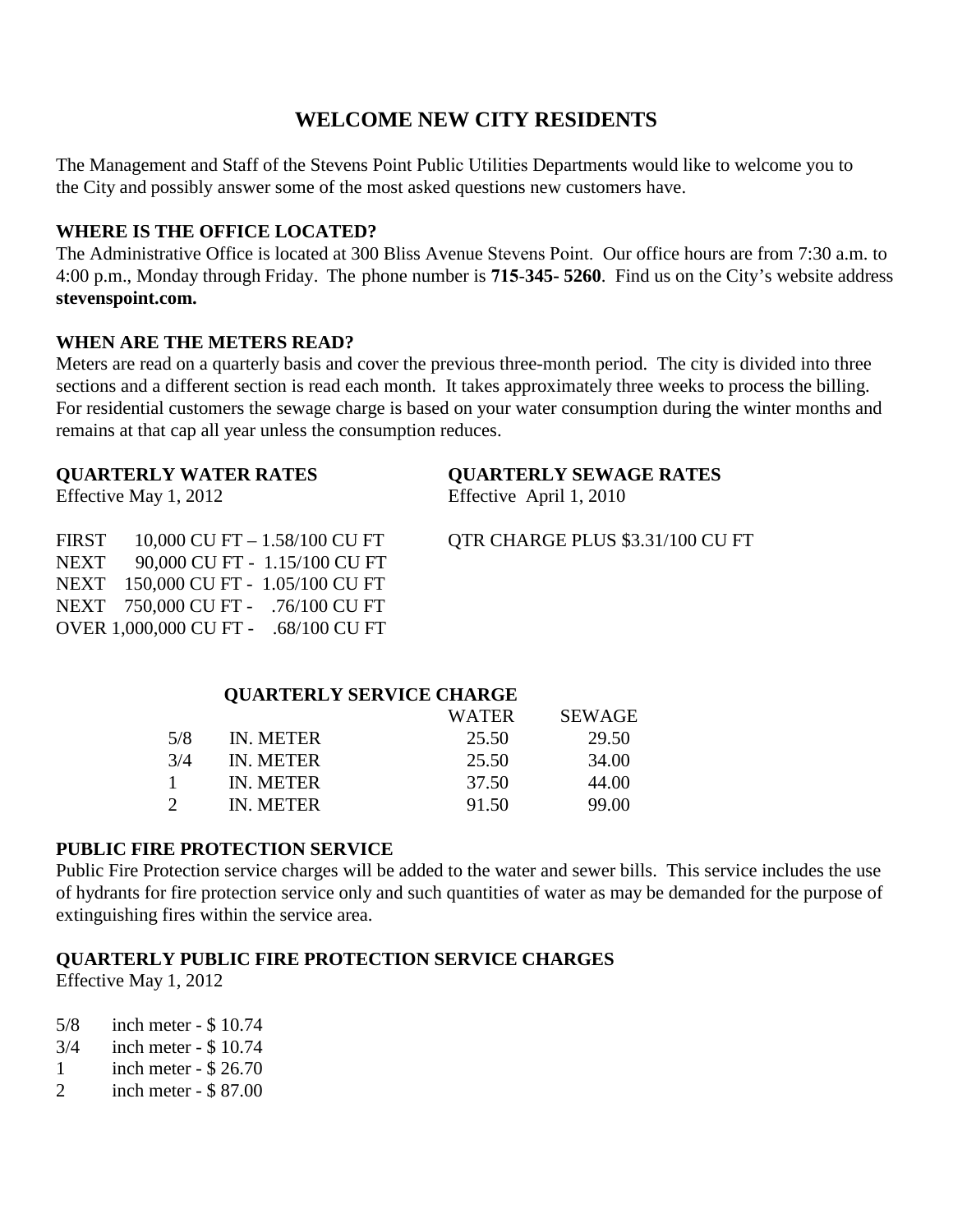Payments are taken at the Administrative Office, and current bills only can be paid at BMO Harris Bank 1245 Main St. Stevens Point or Valley Communities Credit Union (if you are a member) 2940 Church St. Stevens Point. Although we bill quarterly, you are more than welcome to pay down on your account anytime at our office. Payment arrangements are made available for any residential customer that may have this need.

We also accept credit card payments at our office or online at the City's website **stevenspoint.com.** Select Departments, Water/Sewer Departments, Water Bill Payments. **NOTE:** A fee for this service will be applied to your credit card transaction.

## **WHERE DOES THE WATER COME FROM?**

Our water source is from wells. Currently we have seven wells.

The water is tested on a weekly basis and is in complete compliance with the Safe Drinking Water Act and all regulations.

## **WHAT IS ADDED TO THE WATER?**

Chlorine, fluoride and blended phosphate are the only additions made to our water.

This article covers general information that you may not have been familiar with. If you have more specific questions or any concerns, our friendly and knowledgeable staff will be more than happy to assist you.

For emergency after hours' assistance, call **715**-**346-1051.** 

**Upon receipt of this, please call our office with a contact phone number and/or e-mail address so we can reach you in case of any emergency such as water main leaks in which you would temporarily be without water.** 

## **THANK YOU STEVENS POINT PUBLIC UTILITIES DEPARTMENT**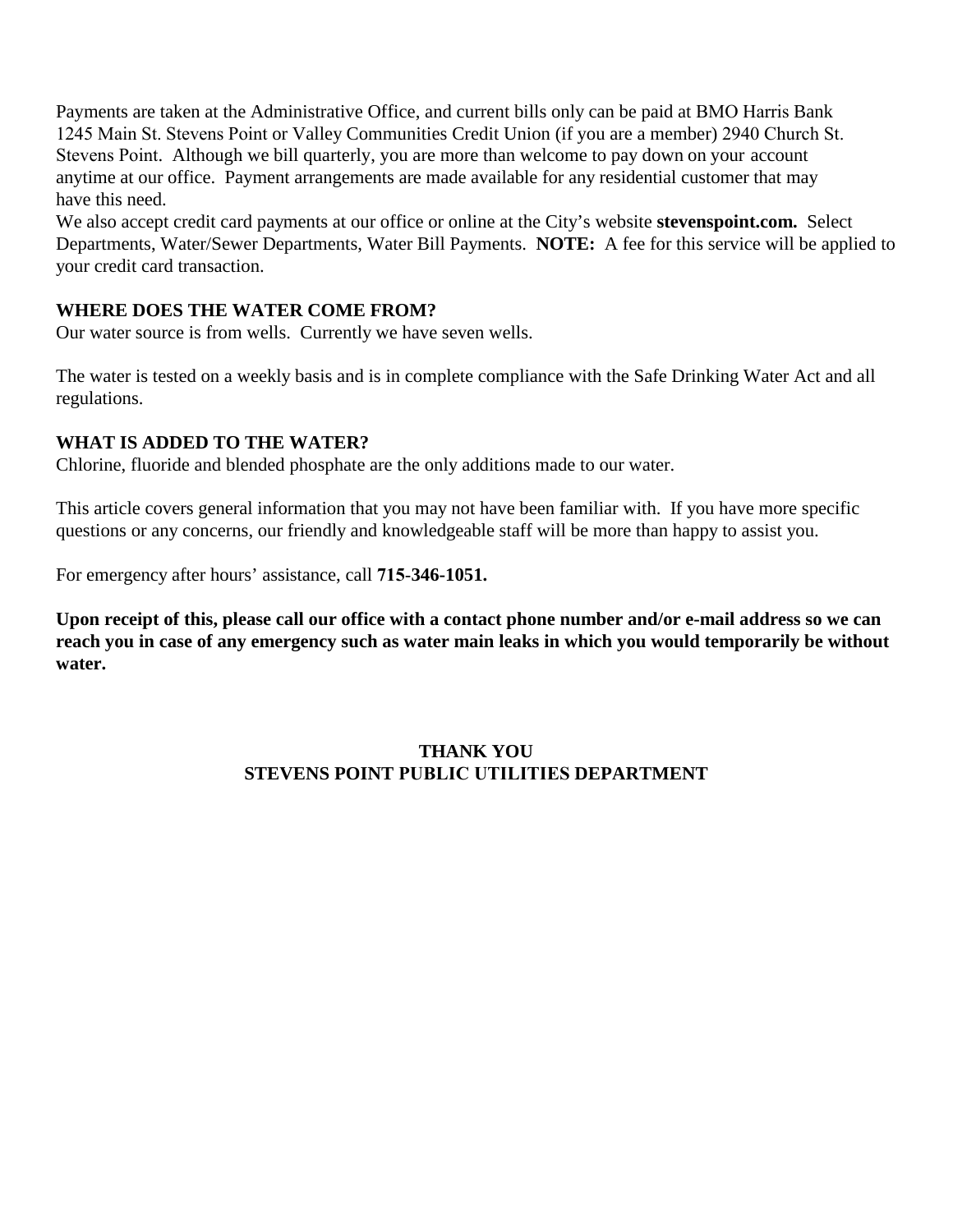## **Stevens Point Water Department Accepts Electronic Payments**

Are you tired of writing out checks each quarter for your water and sewage bill? If so, The Stevens Point Water Department has the answer. You can now pay future bills via electronic payments. To sign up for this service, **complete the shaded portion of the form below and return** it to Stevens Point Water Department, PO Box 243, Stevens Point WI 54481-0243, along with a VOIDED CHECK. Payments are deducted on the bank draft date shown on your statement. You will still receive a bill showing your usage and billing amount. If you have any questions, please call our office at (715) 345- 5260.

| <b>AUTHORIZATION AGREEMENT FOR AUTOMATIC WITHDRAWAL</b>                                                                                                                                                                                                                                                                                                                               |                                   |                       |                       |             |  |  |  |
|---------------------------------------------------------------------------------------------------------------------------------------------------------------------------------------------------------------------------------------------------------------------------------------------------------------------------------------------------------------------------------------|-----------------------------------|-----------------------|-----------------------|-------------|--|--|--|
| Company Name<br><b>Stevens Point Water Department</b><br>I (we) hearby authorize THE STEVENS POINT WATER DEPARTMENT hereinafter called COMPANY, to initiate, if necessary,<br>entries and adjustments for any entries in error to my (our) account indicated below and the depository named below,<br>hereinafter called DEPOSITORY, to credit and/or debit the same to such account. |                                   |                       |                       |             |  |  |  |
|                                                                                                                                                                                                                                                                                                                                                                                       |                                   |                       |                       |             |  |  |  |
| CITY, STATE, ZIP                                                                                                                                                                                                                                                                                                                                                                      |                                   |                       | <b>ACCOUNT NUMBER</b> |             |  |  |  |
| <b>TYPE OF ENTRY</b>                                                                                                                                                                                                                                                                                                                                                                  | TYPE OF ACCOUNT (SELECT ONLY ONE) |                       |                       |             |  |  |  |
| $\sqrt{ }$ DEBIT                                                                                                                                                                                                                                                                                                                                                                      | CHECKING                          | <b>SAVINGS</b>        |                       |             |  |  |  |
| This authority is to remain in force and effective until COMPANY has received written notification from me (or either of us) of its<br>termination in such time and in such manner as to afford COMPANY and DEPOSITORY a reasonable opportunity to act on it.                                                                                                                         |                                   |                       |                       |             |  |  |  |
| NAME (please print)                                                                                                                                                                                                                                                                                                                                                                   |                                   |                       |                       |             |  |  |  |
| <b>SIGNATURE</b>                                                                                                                                                                                                                                                                                                                                                                      |                                   |                       |                       | <b>DATE</b> |  |  |  |
| NAME (please print)                                                                                                                                                                                                                                                                                                                                                                   |                                   |                       |                       |             |  |  |  |
| <b>SIGNATURE</b>                                                                                                                                                                                                                                                                                                                                                                      |                                   |                       |                       | <b>DATE</b> |  |  |  |
| TO WHICH PROPERTY ADDRESS(ES) SHOULD THIS PAYMENT BE APPLIED?                                                                                                                                                                                                                                                                                                                         |                                   |                       |                       |             |  |  |  |
| WATER DEPARTMENT ACCOUNT NUMBER(S)                                                                                                                                                                                                                                                                                                                                                    |                                   |                       |                       |             |  |  |  |
| DAYTIME PHONE NUMBER                                                                                                                                                                                                                                                                                                                                                                  |                                   | <b>E-MAIL ADDRESS</b> |                       |             |  |  |  |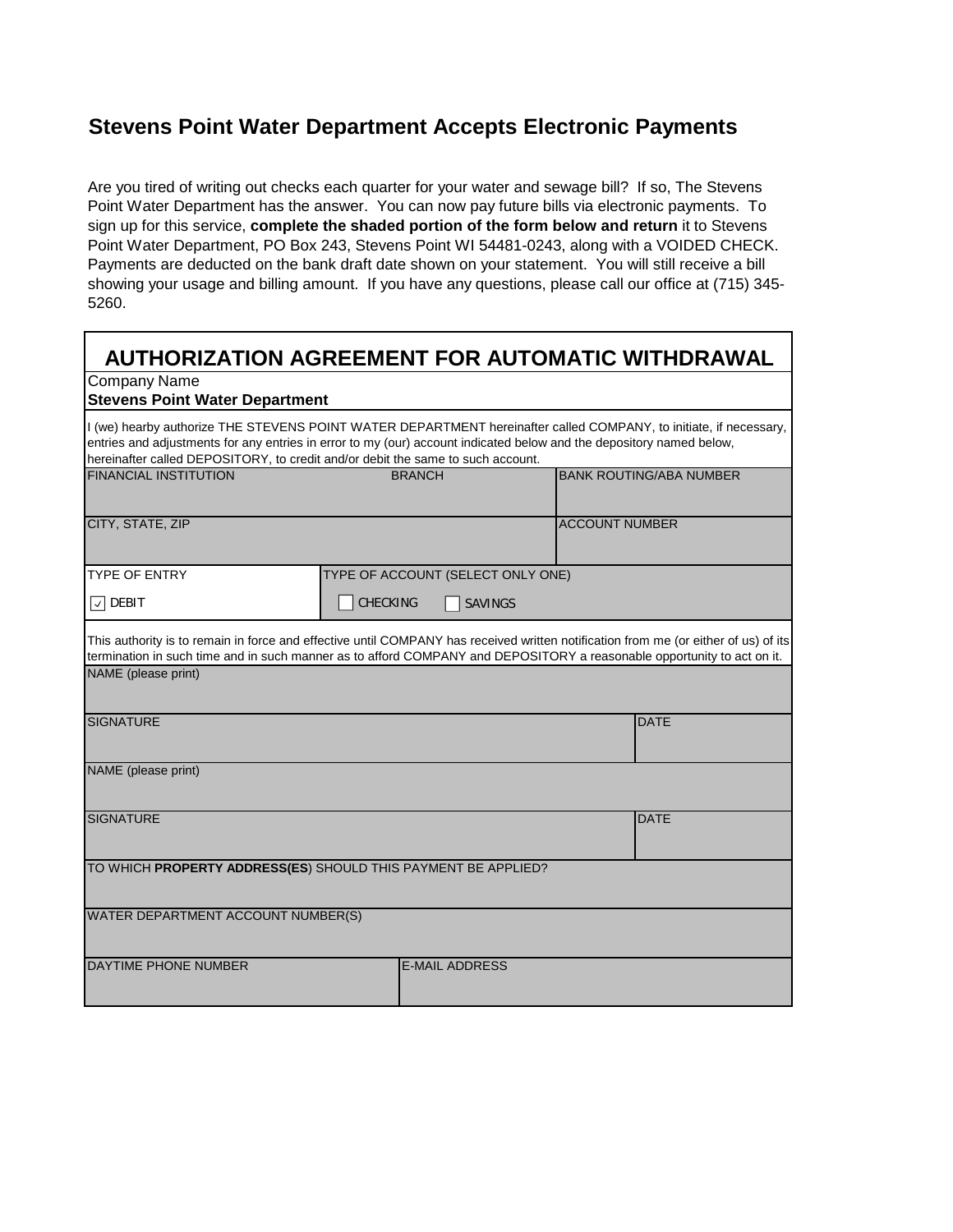## **Assistance from the PSC**

## **How can the PSC help?**

Prior to contacting the PSC, contact your utility company to try to resolve the problem. If you cannot resolve the problem with your utility company, you may contact the PSC Consumer Affairs Division at 608-266-2001, 1-800-225-7729, or on the web at: [http://psc.wi.gov/consumerInfo/complaints/](http://psc.wi.gov/consumerInfo/complaints/index-complaints.htm) index-[complaints.htm](http://psc.wi.gov/consumerInfo/complaints/index-complaints.htm) A staff member will obtain information from

you and the utility company, and try to

resolve the issue.

## **Meter Readings**

If the utility cannot read your meter, you will get an estimated bill. To avoid estimated readings, you can read your own meter. The PSC requires utilities to make a reasonable effort to read your meter every four months if you are billed monthly or bimonthly, or every nine months if you are billed quarterly or less frequently, and when there is a change of customer. You must allow these readings or your service can be disconnected.

The Public Service Commission of Wisconsin is an independent state agency that oversees more than 1,100 Wisconsin public utilities that provide natural gas, electricity, heat, steam, water and telecommunication services.



**Public Service Commission of Wisconsin** 

P.O. Box 7854 Madison, WI 53707-7854 Telephone: 608-266-5481 Toll free: 888-816-3831 Consumer affairs: 608-266-2001 / 800-225-7729 TTY: 608-267-1479 / 800-251-8345 Fax: 608-266-3957 Website: <http://psc.wi.gov>

# **Your Rights as a Residential Water Utility Customer**

**Meter Readings** *Know your payment and* **<b>Know your payment and disconnection rights** 



Consumer 03 (1/2011)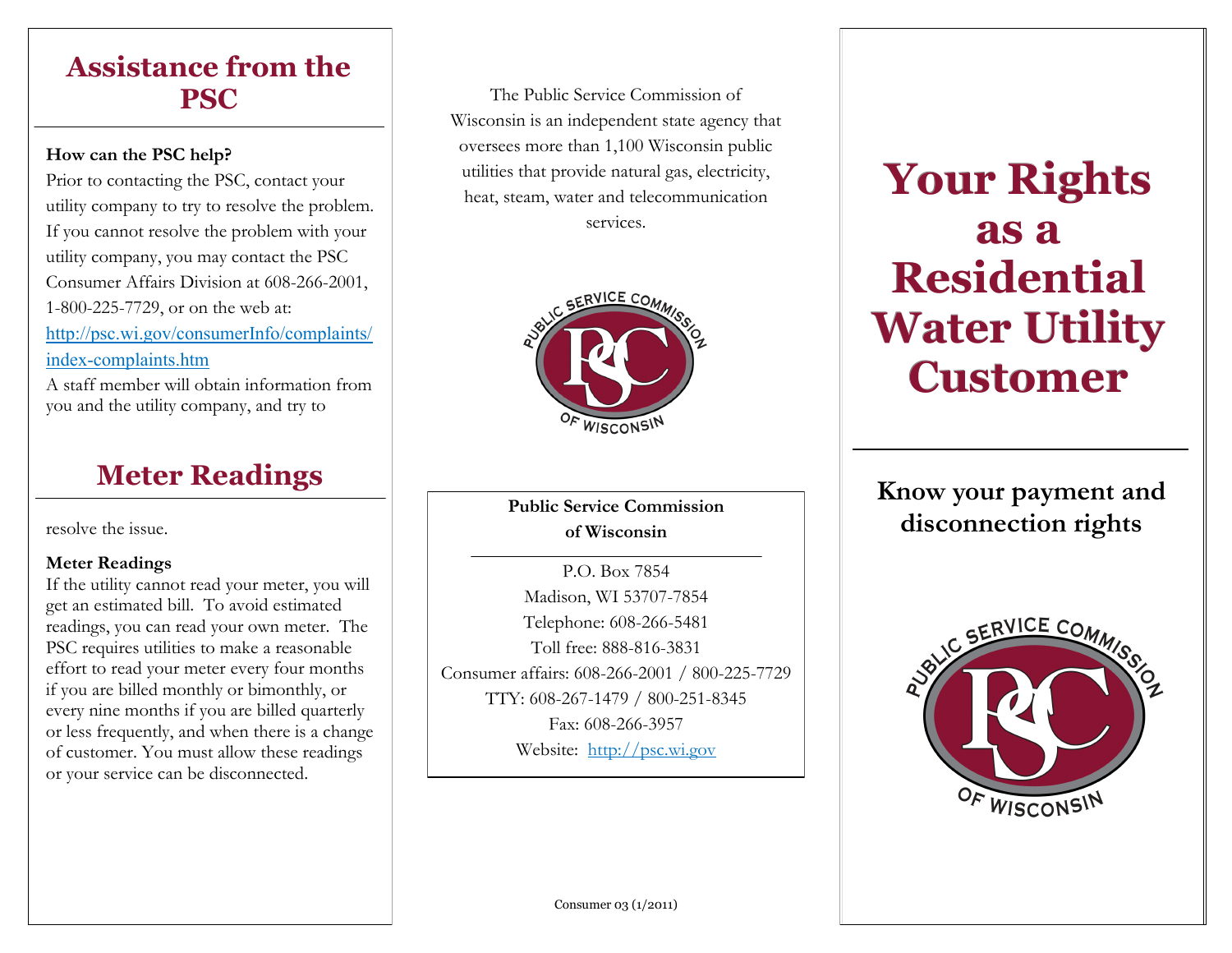## **Service Disconnection or Refusal**

Utility services can be disconnected if you:

- Fail to pay your bills,
- Fail to comply with a deferred payment agreement,
- Tamper with your meter,
- Fail to pay a deposit,
- Have a safety hazard,
- Live at an address where a prior customer failed to pay their bills and continues to reside at that address, or
- Fail to provide utility access to your meter.

A utility must send you a notice before your service is disconnected unless the disconnection is due to a safety hazard or self-reconnection. The disconnection notice must clearly state the reasons for the disconnection, when the disconnection can happen, and how to contact your utility to try to resolve the issue. The dispute procedures must be printed on the disconnection notice. Both you and the utility company must make reasonable attempts to work together to resolve the problem.



### **Deposits**

Utility companies may require a deposit for service to ensure payment. The maximum deposit for a new or existing residential account shall not exceed the highest gross bill for any consecutive billing period (not to exceed four months) selected by the utility. The following rules apply to payment and refund of deposits

- **Existing Residential Service:** A deposit can be requested if service was disconnected during the last 12 months for nonpayment of an undisputed account or your initial application was falsified or incomplete.
- **New Residential Service:** A deposit can be requested if you incurred an unpaid gas, electric, water, or sewer utility anywhere in Wisconsin during the last six years which remains undisputed. A deposit can also be required if there is good reason to believe that you do not intend to, or will be unable to pay your bills at the time payment is due.

For residential service, the deposit will be refunded, with interest, after 12 consecutive months of prompt payment. You do not have to post a deposit if you can document that your income is at or below 200 percent of the federal poverty guidelines.

## **Delinquent Bills Levied as a Tax**

Delinquent municipal utility bills may be transferred as a tax to the property tax bill of the property owner.

## **Deposits Installment Plans and Medical Emergencies**

## **Installment Plans**

If you are unable to pay your bill in full, you have a right to negotiate an installment payment plan with your utility. Installment plans may be used for both current bills and overdue bills. You will be asked to pay a reasonable down payment and make specific installment payments. The amount of your down payment and installment payments will be negotiated between you and your utility depending on your specific situation. If the agreed installment plan is not paid, the utility may disconnect your service. If you do not pay, the utility does not have to negotiate a new agreement before it shuts off your service.

## **Medical Emergencies**

If the disconnection will aggravate a medical or

protective services emergency, the utility will

delay service shut-off for up to 21 days.

## **Winter Disclosure Rules**

If the water service impacts the primary heat source to your home (i.e., water or steam radiators), a utility cannot disconnect service from November 1st through April 15th. Before winter, the utility must attempt to contact customers whose service was disconnected for non-payment. Utilities are also required to check the customer's well-being, attempt to negotiate payment plans, and inform the customer about any special assistance available to avoid disconnection or assist in reconnection.